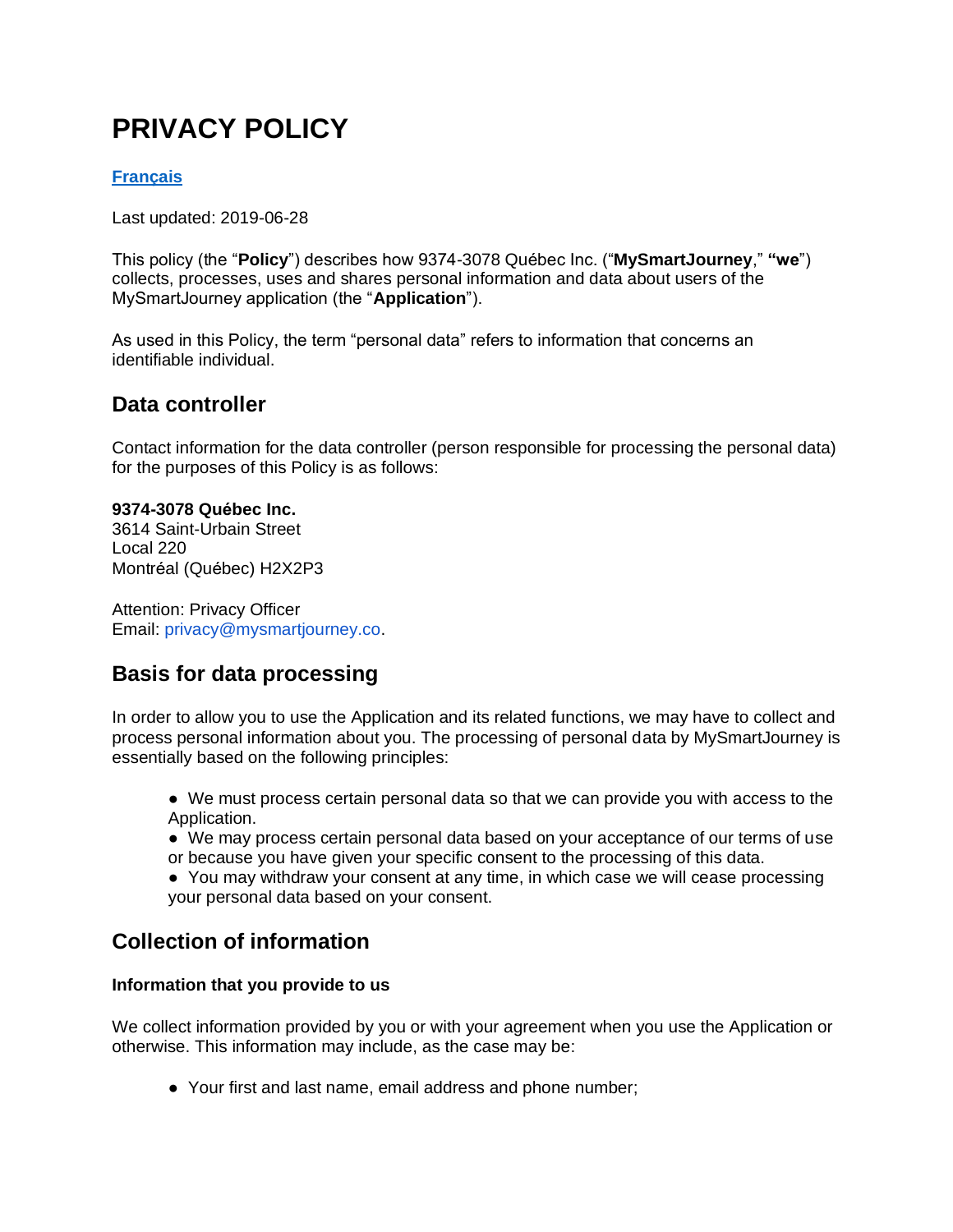• Information you share by responding to certain forms integrated into the Application by MySmartJourney or one of its clients;

• Content you upload to the Application—for example, if you write a comment about a product offered by a MySmartJourney client, or if you upload a photo or video to the Application.

#### **Information collected automatically**

We collect certain information automatically when you use the Application. This information is saved each time you interact with the Application. Data collected automatically includes certain information specific to your mobile device as well as data concerning your interaction with the Application, including:

- Your mobile device's operating system and identification number;
- Your mobile device's brand and model;
- The version of the Application you are using:
- Your mobile device's language;
- The IP address used by your mobile device to access the Application;
- The country, state, city and postal code where your mobile device is located;
- Screens viewed, actions taken, and the number and dates of Application sign ins.

### **Location data**

We collect data about your specific geographic location when your device's geolocation function is activated and you have authorized the Application to access it. By enabling the Application to access your mobile device's geolocation functions, you consent to our collection and use of location data in accordance with the Policy. You may use the Application even if you have not granted access to your location data or your mobile device's geolocation functions are deactivated, but certain features will be disabled.

Data about your geographic position is recorded each time you use the Application. This data may enable other data about you to be deduced, such as points of interest that you visited.

### **Data from analysis tools**

When you access the Application, we collect certain data provided by analysis tools such as Google Analytics. This data may include, for example, sex, age, interests. This data is not associated with you personally and is provided to us in aggregate form.

### **Data from social networks**

We collect data sent by social networking sites or applications (Facebook, LinkedIn, Twitter, YouTube, Google+, etc.) when you sign into them through the Application.

We also collect information sent by these social networking sites or applications when you interact with profiles we have on these social networking sites or applications. These sites or applications are governed by their own policies regarding your personal data, which may be different from ours, and may be applicable.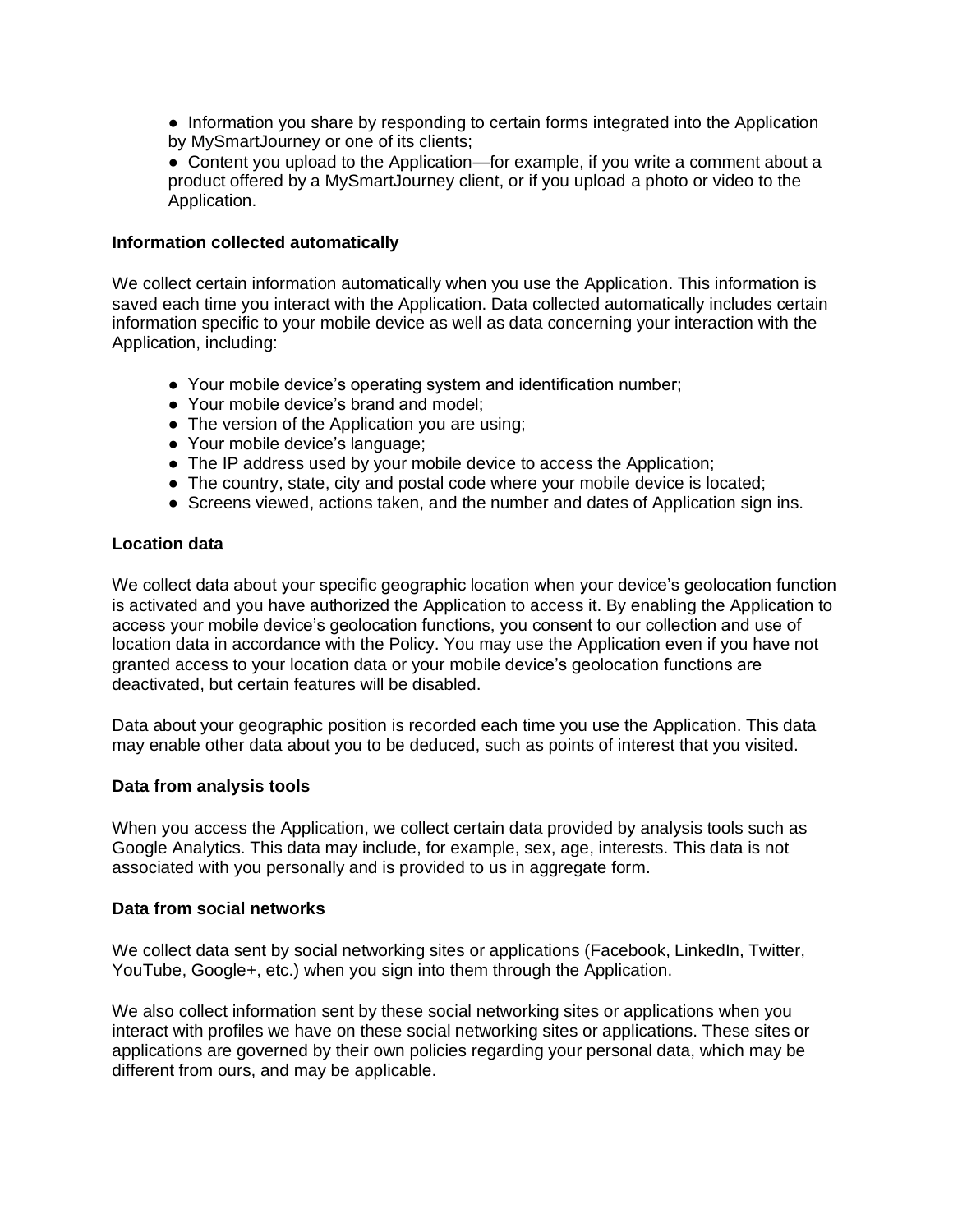# **How is your data used?**

We use personal data collected through the Application for the purposes described below.

### **To contact you**

We use the personal data you provided to us (such as your name, your mobile phone number and your email address) to communicate with you by email or SMS regarding your use of the Application, but only if you have provided this information and you have agreed to receive communications from us. We comply with applicable regulations on unwanted electronic communications. If you no longer wish to receive electronic communications from us, you may inform us at any time by writing to us at the following address: privacy@mysmartjourney.co.

In the event that the Application uses push notifications and you agree to receive them, we will use certain personal data to determine when to send you a push notification and the contents of this notification. For example, you may receive a notification because you are approaching the location of a MySmartJourney token. You may withdraw your consent to this processing of your personal data by disabling push notifications for the Application.

### **Use by MySmartJourney**

It is possible that MySmartJourney uses personal data collected through the Application to create nominative lists and to target users' areas of interest and general profiles.

### **Provision of information to our partners**

We may provide the following information to companies that use the Application and that have created content on the Application page with which you are interacting (the "**Partner**"): your contact information (which may include your name and email address), as well as information on these interactions and on your general use of the Application, which may include information such as the number of visits.

It is also possible that data provided to Partners may be shared with third parties in the same corporate group as these Partners.

We use data collected through the Application in aggregate form—that does not allow data to be associated with a specific individual or mobile device—to provide information to our business Partners. We share Application usage statistics with our Partners—which are segmented according to certain personal characteristics—without associating these characteristics with any specific individual.

### **Application maintenance**

We use data collected through the Application and data from analysis tools for general monitoring of the use of the Application by users, to prevent abusive use of the Application, to identify problems or bugs in the Application and to determine functions that require improvement.

### **How is your data stored?**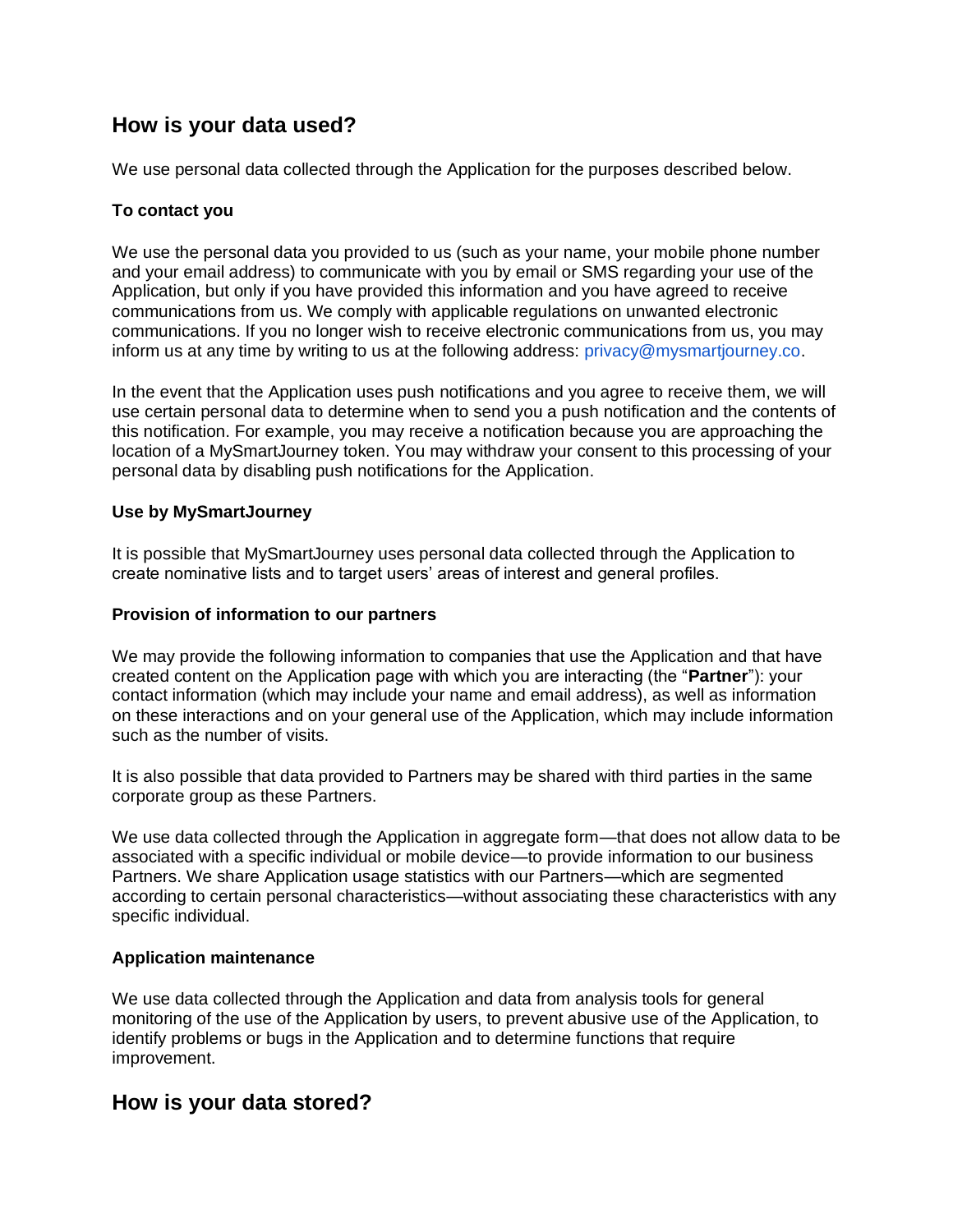We store collected personal data until you ask us to destroy it or until our activities no longer require us to keep it. We do not undertake to store collected personal data for a specific period.

Collected personal data is stored electronically on servers operated by our service providers. These servers are located in various jurisdictions in North America.

Collected personal data on individuals located outside North America is transferred to North America.

### **How is your personal data protected?**

Your personal data is stored by our service providers who have given us a commitment to take reasonable security measures to preserve the integrity and confidentiality of data.

Our employees and suppliers have been informed of the confidential nature of the collected personal data are and have been made aware of appropriate security measures to prevent unauthorized access to personal data.

### **To whom is your data disclosed?**

We do not share your personal data except as described in the Policy or when we have obtained your consent. Your personal data may be disclosed to the categories or people described below for the purposes mentioned.

### **Employees**

Collected personal data is only accessible to our officers and employees who must access it for the purposes set out in the Policy.

#### **Service providers**

We disclose certain personal data to service providers (such as marketing consultants and IT suppliers) so that we can serve our clients more efficiently. We do not sell our visitors' personal data and do not allow our service providers to use this data on an individual basis. These providers agree in writing to preserve the confidentiality of data and to refrain from using it for anything other than to provide services to us.

#### **Our partner/Client**

We may disclose certain personal data to our partner/client that has required us to provide them with this Application for its use by you. In such case, the trademark, name or logo of such partner/client will be visible and displayed in the Application.

#### **Legal obligations**

We may disclose collected personal data to third parties if expressly authorized or required by law, or if we are required to do so by a competent authority. We may disclose personal data as part of legal proceedings if necessary to protect our rights or those of our users.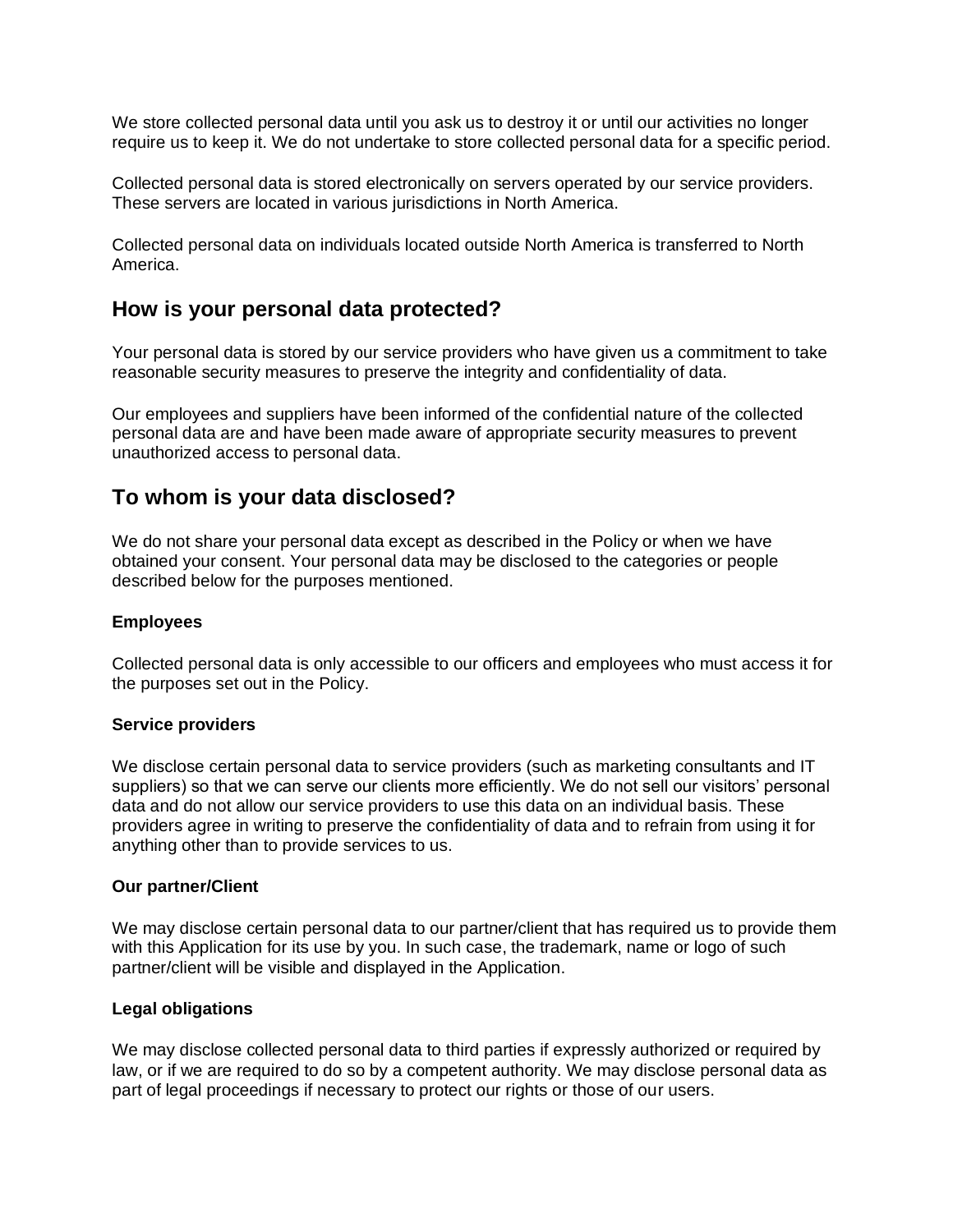### **Business transfer**

In the event that the sale or restructuring of all or part of our business is contemplated, we may disclose collected personal data to persons or organizations involved before and after the transaction, whether or not the transaction is carried out. In such a case, these persons or organizations will have undertaken to preserve the confidentiality of collected personal data and to use it solely to assess the feasibility or advisability of the proposed transaction as well as in compliance with the Policy.

### **Sharing content**

The Application includes functions that allow you to share certain content through social media platforms such as Facebook. If you share content that includes personal data, that information may become available to the public based on the share settings you selected.

## **Your rights concerning personal data**

### **Access to your data**

You may access certain personal data that you provided to us personally by accessing your account through the Application.

You may request access to certain personal data we have on you or request modifications to inaccurate data by writing to us at: privacy@mysmartjourney.co or to the address of the data controller indicated at the beginning of this Policy.

We will process your request promptly (within 30 days of receipt), by allowing you to access your own personal data contained in our files. When required by law, we will provide your data in a machine-readable format.

### **Withdrawal of consent**

You may withdraw your consent to the collection of certain data—such as location data, by restricting the Application's access to your mobile device's location data.

The Application allows you to withdraw your consent for certain processing of your personal data— for example, by opting in or out of receiving promotional offers or the right to use your image, based on your activities when using the Application.

If you wish to withdraw your consent to the processing of your personal data beyond what is allowed by the Application or your mobile device, please inform us in writing at privacy@mysmartjourney.co. It is not possible to prevent all use of your personal data while continuing to use the Application. The only way to stop all processing of your personal data is to stop using the Application.

### **Deletion**